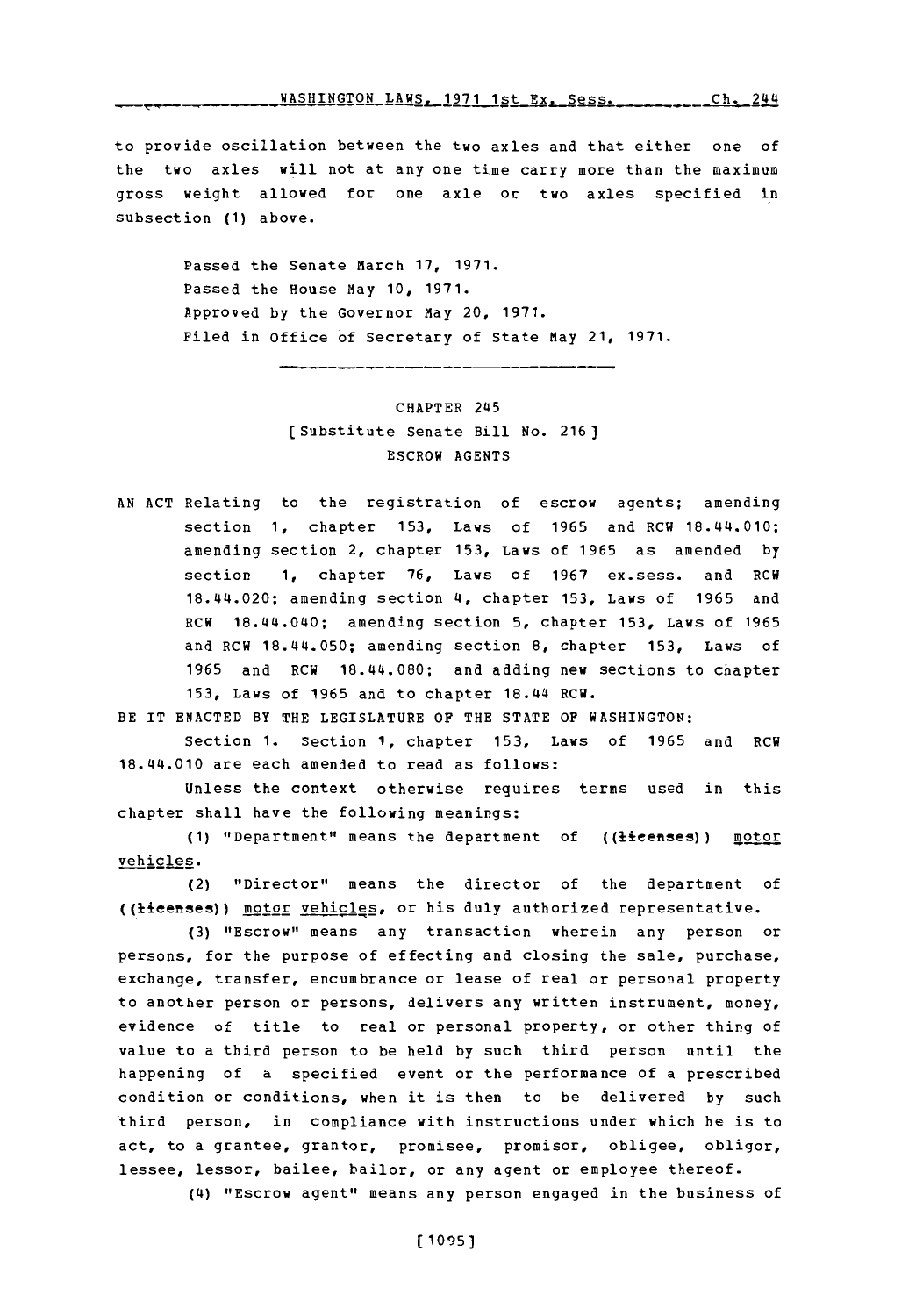**Ch.-** 245 **WASHINGTON** LAWS. **1971** 1st **Ex.** Sess.

performing for compensation the duties of the third person referred to in RCH 18.44.010(3) above.

**(5)** "Certificated escrow agent" means any person holding a certificate of registration as an escrow agent under the provisions of this chapter, including corporations, firms, copartnerships and sole proprietors.

**(6)** "Person" unless a different meaning appears from the context, includes an individual, a firm, association, partnership or corporation, or the plural thereof, whether resident, nonresident, citizen or not.

17) "Escrow officer" means any natural person handling escrow transactions and licensed as such **by** the director.-

Sec. 2. Section 2, chapter **153,** Laws of **1965** as amended **by** section **1,** chapter **76,** Laws of **<sup>1967</sup>**ex.sess. and RCW 18.4L4.020 are each amended to read as follows:

It shall be unlawful for any person to engage in business as an escrow agent within this state unless such person has been registered with the department and issued a certificate **of** registration **by** the director pursuant to this chapter: PROVIDED, That the registration and licensing requirements of this chapter shall not apply to:

**(1)** Any person doing business under the law of this state or the United States relating to banks, trust companies, mutual savings banks, savings and loan associations, credit unions, insurance companies, title insurance companies, the duly authorized agents of title insurance companies the business of which agents is exclusively devoted to the title insurance business, or any federally approved agency or lending institution under the National Housing Act.

(2) Any person licensed to practice law in this state while engaged in the performance of his professional duties.

**(3)** Any company, broker, or agent subject to the. jurisdiction of the director while performing acts in the course of or incidental to sales or purchases of real or personal property handled or negotiated **by** such company, broker, or agent: PROVIDED, HOWEVER,, That no compensation is received for escrow services.

(4) Any transaction in which money or other property is paid to, deposited with, or transferred to a joint control agent for disbursal or use in payment of the cost of labor, material, services, permits, fees, or other items of expense incurred in the construction **of** improvements upon real property.

**(5)** Any receiver, trustee in bankruptcy, executor, administrator, guardian, or other person acting under the supervision or order of any superior court of this state or of any federal court.

Sec. **3.** Section 4, chapter **153,** Laws of **1965** and RCW 18.44.040 are each amended to read as follows: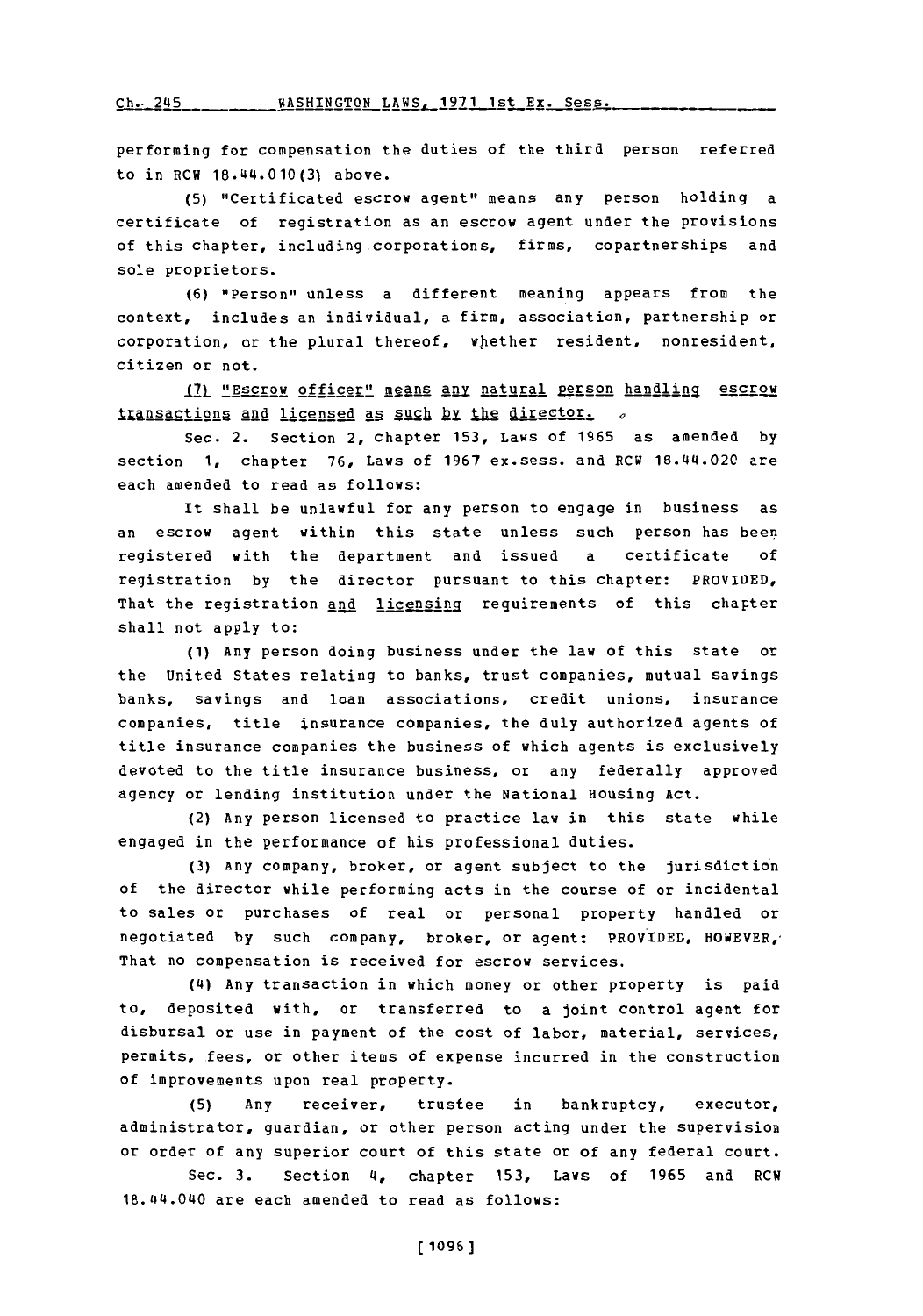Each applicant shall, at the time of applying for registration, file with the director:

**(1)** Affidavits **by** any three persons listed in subsections **(1)** through **(3)** of RCW 18.44.020, stating that they are acquainted with the applicant or its principal officers and that they believe him to be of good character and reputation.

(2) In the event the applicant is doing business under an assumed name, a certified copy of the certificate of assumed name as filed with the county clerk in the county or counties in which the applicant does business or proposes to do business, as provided in chapter **19.80** RCW.

131 A commercial type credit and character report from a recognized credit reporting bureau satisfactory to the director.

Sec. 4. section **5,** chapter **153,** Laws of **1965** and RCW 18.44.050 are each amended to read as follows:

At the time of filing an application as an escrow agent, or any renewal or reinstatement thereof, the applicant shall satisfy the director that it has obtained a fidelity bond providing fidelity coverage on the applicant and on each officer and employee of the applicant engaged in escrow transactions. Such applicant shall keep said bond in effect at all times while his certificate **of** registratibon is in effect. Such bond shall be a primary commercial blanket bond or its equivalent as required by the director and written **by** an insurer authorized to transact surety insurance business in the state of Washington. Such bond shall provide fidelity coverage in the amount of two hundred thousand dollars and may be canceled **by** the surety upon delivering thirty days written notice to the director and the principal.

Sec. **5.** Section **8,** chapter **153, Laws Of 1965** and RCW 18.44.080 are each amended to read as follows:

The director shall charge and collect the following fees:

**(1)** For filing an original or a renewal application for registration as an escrow agent, an annual fee of one hundred dollars for the first office or location and five dollars for each additional office or location.

(2) For filing an original or a renewal application for registration as an escrow of ficer, an annual fee of fifty dollars.

**\_Qj\_** For filing an application for a duplicate of a certificate of registration lost, stolen, destroyed, or for replacement, five dollars.

**((1y)i)** \_(4) **All** fees received **by** the director under this chapter shall be paid **by** him into the state treasury to the credit of the general fund.

**NEW** SECTION. Sec. **6.** There is added to chapter **153,** Laws of **1967** and to chapter 18.44 RCW a new section to read as follows: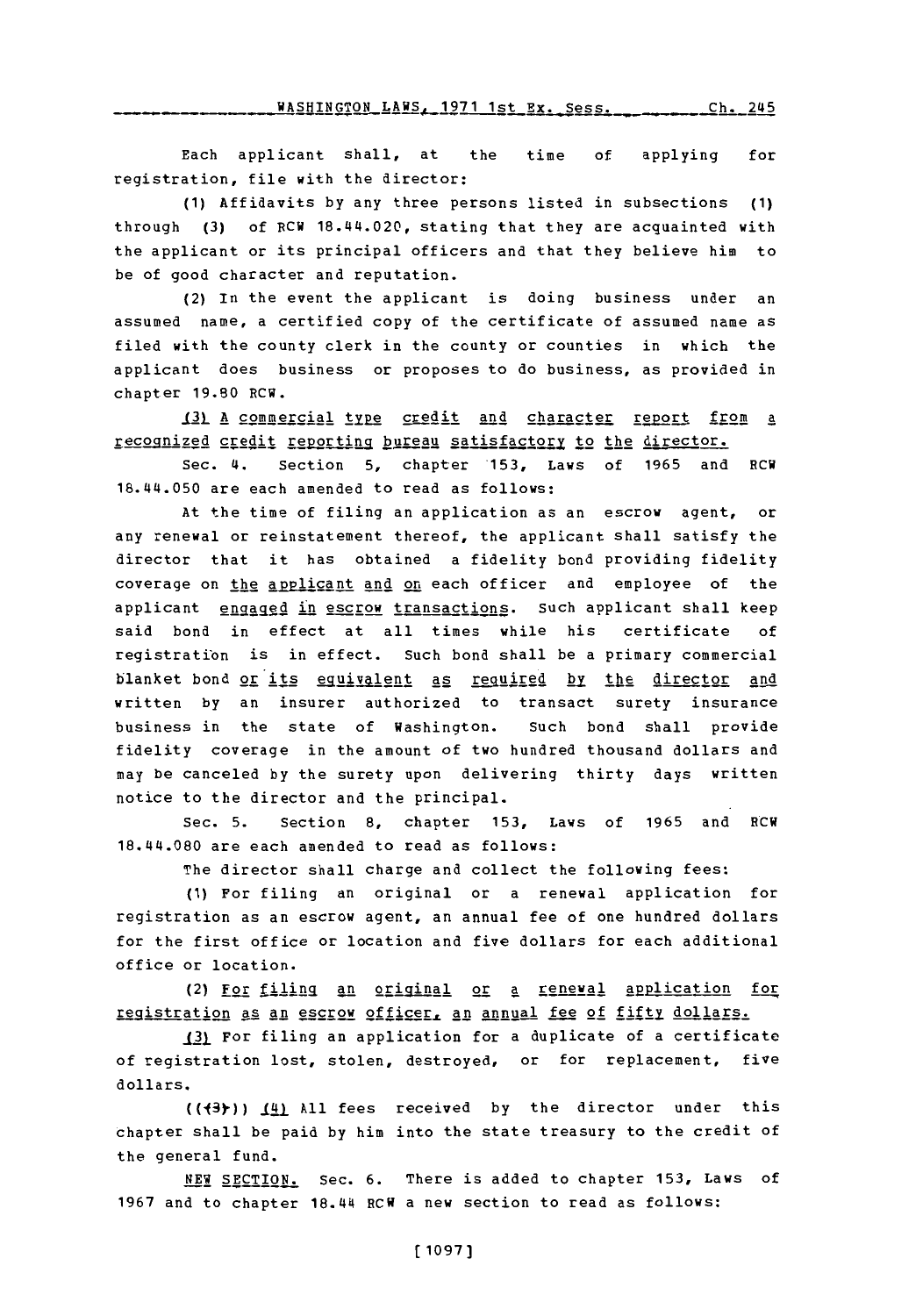Upon application **by** the director or any other interested party and upon a showing that the interest of the creditors so requires, the superior court may appoint a receiver to take over, operate, or liquidate **any** escrow office in this state.

**NEW** SECTION. Sec. **7.** There is added to chapter **153,** Laws of **1967** and to chapter 18.44 RCW a new section to read as follows:

No escrow agent shall engage in the business of handling escrow transactions unless such transactions are handled **by** an agent licensed as an "escrow officer": PROVIDED, That **(1)** in the case of a partnership, one licensed partner may act on behalf **of** the partnership; (2) in the case of a corporation, one licensed officer thereof may act on behalf of the corporation; and **(3)** each branch office shall be required to have at least one licensed escrow officer designated **by** the escrow agent.

**NEW** SECTION. Sec. **8.** There is added to chapter **153,** Laws of **1967** and to chapter 18.44 RCW a new section to read as follows:

There is established an escrow commission of the state of Washington. The commission shall consist of five members, which shall consist of the director who shall be chairman, and the remaining members shall be appointed **by** the governor for a term of four years each: PROVIDED, That one of such appointees shall be selected from persons designated **by** the governing authority of the escrow association of Washington, and one shall be selected from designees of the governing authority of the Washington state bar association, and the remaining two members shall be selected from persons engaged in the business of handling escrow transactions: PROVIDED FURTHER, That for the first term of office, the two members selected at the governor's discretion shall serve for a term of two years each.

**NEW SECTION.** Sec. **9.** There is added to chapter **153,** Laws of **1967** and to chapter 18.44 RCW a new section to read as follows:

Any person desiring to be an escrow officer shall meet the requirement **of** RCW 18.44.040 and must successfully pass an examination, be a resident of the state of Washington and furnish such other proof as the director may require concerning his honesty, truthfulness, and good reputation.

**NEW SECTION.** Sec. **10.** There is added to chapter **153,** Laws of **1967** and to chapter 18.44 RCW a new section to read as follows:

No examination will be given unless the applicant has one year within the three years immediately preceding application of full time experience in the handling of escrow transactions or in comparable or allied fields, as may be determined from time to time **by** the escrow commission; and the applicant must be twenty-one years of age or older.

Completion of college-level educational courses of the nature and extent prescribed **by** the escrow commission may be substituted for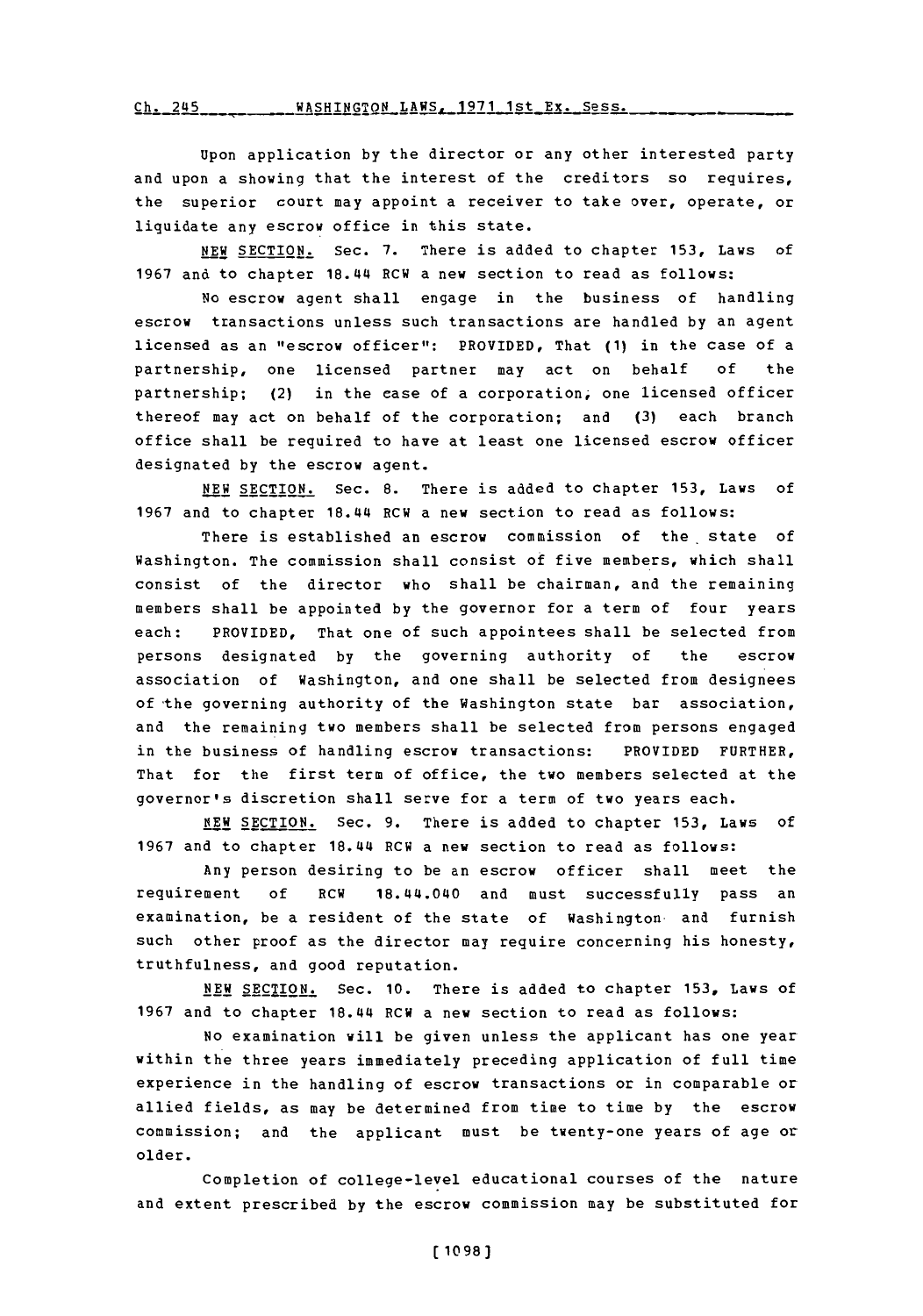WASHINGTON LAWS. 1971 1st Ex. Sess. *r-1,* '345

the experience requirement.

**NEW SECTION.** Sec. **11.** There is added to chapter **153,** Laws of **1967** and to chapter 18.44 RCW a new section to read as follows:

The examination given shall encompass the following:

**(1)** Appropriate knowledge of the English language, including reading, writing, and arithmetic.

(2) An understanding of the principles of real estate conveyancing, the general purposes and legal effects of deeds, mortgages, deeds of trust, contracts of sale, exchanges, rental and optional agreements, leases, earnest money agreements, personal property transfers, and encumbrances.

**(3)** An understanding of the obligations between principal and agent.

(4) An understanding of the meaning and nature of encumbrances upon real property.

The examination shall be in such form as prescribed **by** the director and approved **by** the commission, and shall be given at least annually.

Upon successful completion of the examination the director shall issue an "escrow officer" license to the applicant which license shall be renewable annually.

**NEW** SECTION. Sec. 12. There is added to chapter **153,** Laws of **1967** and to chapter 18.44 RCW a new section to read as follows:

The commission shall have the authority to hold educational conferences for the benefit of the industry and shall conduct examinations for licenses as an escrow officer.

**NEW SECTION.** Sec. **13.** There is added to chapter **153,** Laws of **1967** and to chapter 18.44 RCW a new section to read as follows:

The director may, upon his own motion, and shall, upon verified complaint in writing **by** any person, investigate the actions of any licensed escrow officer and may temporarily suspend or permanently revoke or deny such license for any holder who is guilty of the following:

**(1)** obtaining a license **by** means of fraud, misrepresentation, concealment, or through the mistake or inadvertence of the director.

(2) violating any of the provisions of this chapter or any lawful rules or regulations made **by** the director pursuant thereto.

**(3) A** crime against the laws of this or \*any other state or government, involving moral turpitude or dishonest dealings.

(4) Knowingly committing or being a party to, any material fraud, misrepresentation, concealment, conspiracy, collusion, trick, scheme, or device whereby any other person lawfully relying upon the word, representation, or conduct of the licensee acts to his injury or damage.

**(5)** Conversion of any money, contract, deed, note, mortgage,